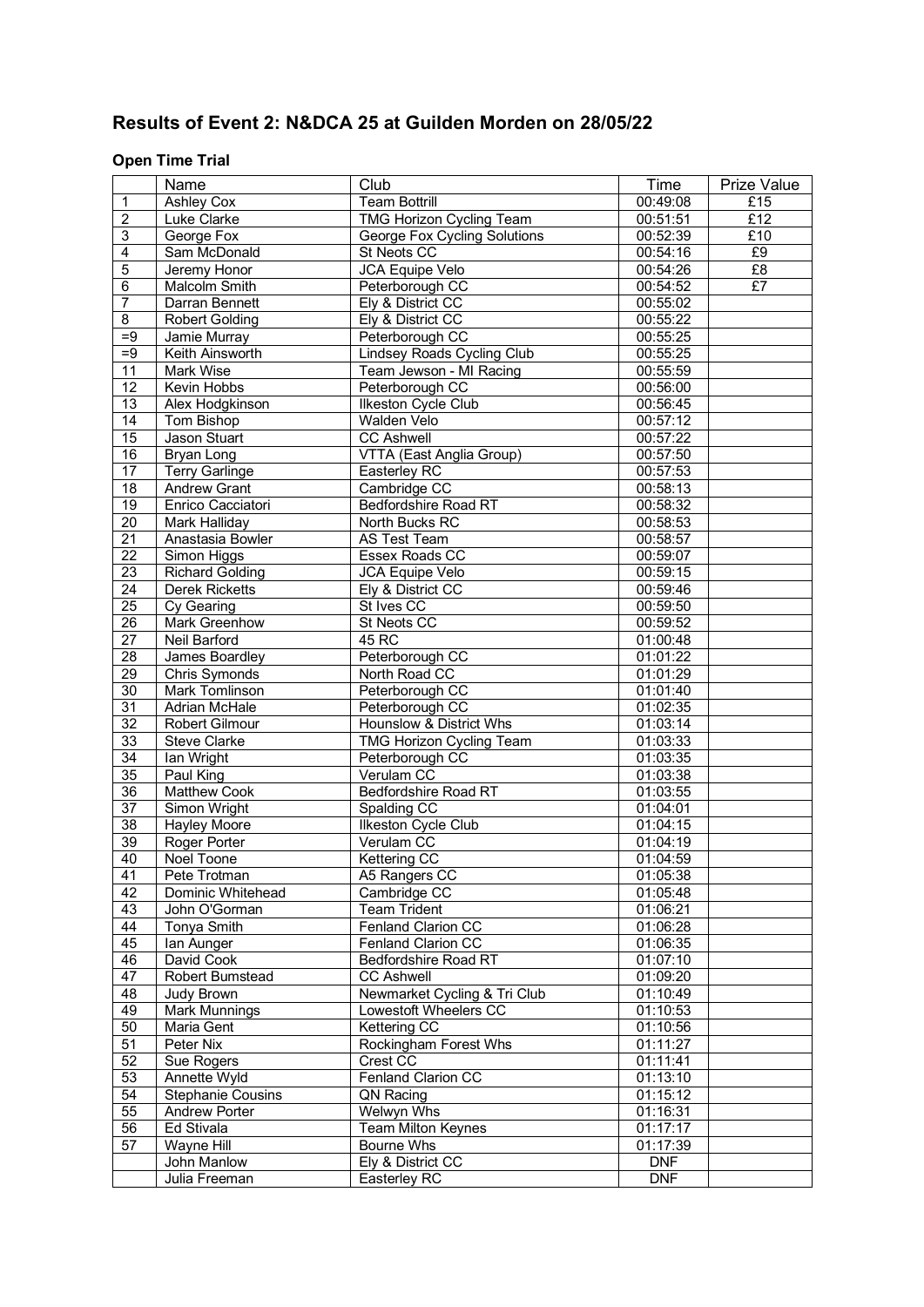| <b>Mike Deelv</b>     | Rockingham Forest Whs     | <b>DNS</b> |
|-----------------------|---------------------------|------------|
| Simon Pitchford       | <b>Fenland Clarion CC</b> | <b>DNS</b> |
| Michael Martin        | <b>CC Ashwell</b>         | <b>DNS</b> |
| Andy King             | Kettering CC              | <b>DNS</b> |
| <b>Michael Carter</b> | Rockingham Forest Whs     | <b>DNS</b> |
| Peter Shaw            | Bedfordshire Road RT      | <b>DNS</b> |
| Sean McDougall        | <b>Icknield RC</b>        | <b>DNS</b> |
| Rob Fletcher          | <b>JCA Equipe Velo</b>    | <b>DNS</b> |
| Louise Robinson       | Essex Roads CC            | <b>DNS</b> |
| Helen Roby            | High Wycombe CC           | <b>DNS</b> |
| Leigh Smith           | <b>JCA Equipe Velo</b>    | <b>DNS</b> |

### **Ladies**

|   | Name                     | Club                         | Time     | <b>Prize Value</b> |
|---|--------------------------|------------------------------|----------|--------------------|
|   | Anastasia Bowler         | AS Test Team                 | 00:58:57 | £9                 |
| 2 | Hayley Moore             | Ilkeston Cycle Club          | 01:04:15 | £7                 |
| 3 | Tonya Smith              | Fenland Clarion CC           | 01:06:28 | £6                 |
| 4 | Judy Brown               | Newmarket Cycling & Tri Club | 01:10:49 |                    |
| 5 | Maria Gent               | Kettering CC                 | 01:10:56 |                    |
| 6 | Sue Rogers               | Crest CC                     | 01:11:41 |                    |
|   | Annette Wyld             | Fenland Clarion CC           | 01:13:10 |                    |
| 8 | <b>Stephanie Cousins</b> | QN Racing                    | 01:15:12 |                    |

### **Masters A**

|                | Name                   | Club                        | Time     | <b>Prize Value</b> |
|----------------|------------------------|-----------------------------|----------|--------------------|
|                | Jeremy Honor           | <b>JCA Equipe Velo</b>      | 00:54:26 | £9                 |
| $\mathcal{P}$  | Darran Bennett         | Ely & District CC           | 00:55:02 |                    |
| 3              | Kevin Hobbs            | Peterborough CC             | 00:56:00 |                    |
| 4              | <b>Terry Garlinge</b>  | Easterley RC                | 00:57:53 |                    |
| 5              | <b>Richard Golding</b> | <b>JCA Equipe Velo</b>      | 00:59:15 |                    |
| 6              | Cy Gearing             | St Ives CC                  | 00:59:50 |                    |
| $\overline{7}$ | James Boardley         | Peterborough CC             | 01:01:22 |                    |
| 8              | Ian Wright             | Peterborough CC             | 01:03:35 |                    |
| 9              | <b>Matthew Cook</b>    | <b>Bedfordshire Road RT</b> | 01:03:55 |                    |
| 10             | Simon Wright           | Spalding CC                 | 01:04:01 |                    |
| 11             | <b>Hayley Moore</b>    | Ilkeston Cycle Club         | 01:04:15 |                    |
| 12             | <b>Ed Stivala</b>      | <b>Team Milton Keynes</b>   | 01:17:17 |                    |

## **Masters B**

|                | Name                 | Club                      | Time     | <b>Prize Value</b> |
|----------------|----------------------|---------------------------|----------|--------------------|
|                | Malcolm Smith        | Peterborough CC           | 00:54:52 | £9                 |
| $\mathcal{P}$  | Mark Wise            | Team Jewson - MI Racing   | 00:55:59 |                    |
| 3              | Jason Stuart         | <b>CC Ashwell</b>         | 00:57:22 |                    |
| 4              | Bryan Long           | VTTA (East Anglia Group)  | 00:57:50 |                    |
| 5              | Mark Halliday        | North Bucks RC            | 00:58:53 |                    |
| 6              | <b>Mark Greenhow</b> | St Neots CC               | 00:59:52 |                    |
| $\overline{7}$ | Neil Barford         | 45 RC                     | 01:00:48 |                    |
| 8              | Paul King            | Verulam CC                | 01:03:38 |                    |
| 9              | Tonya Smith          | <b>Fenland Clarion CC</b> | 01:06:28 |                    |
| 10             | lan Aunger           | <b>Fenland Clarion CC</b> | 01:06:35 |                    |
| 11             | Wayne Hill           | Bourne Whs                | 01:17:39 |                    |

## **Masters C**

|   | Name                 | Club                       | Time     | Prize Value |
|---|----------------------|----------------------------|----------|-------------|
|   | Keith Ainsworth      | Lindsey Roads Cycling Club | 00:55:25 | £9          |
|   | Derek Ricketts       | Elv & District CC          | 00:59:46 |             |
| 3 | Noel Toone           | Kettering CC               | 01:04:59 |             |
| 4 | Dominic Whitehead    | Cambridge CC               | 01:05:48 |             |
| 5 | Robert Bumstead      | <b>CC Ashwell</b>          | 01:09:20 |             |
| 6 | Mark Munnings        | Lowestoft Wheelers CC      | 01:10:53 |             |
|   | <b>Andrew Porter</b> | Welwyn Whs                 | 01:16:31 |             |